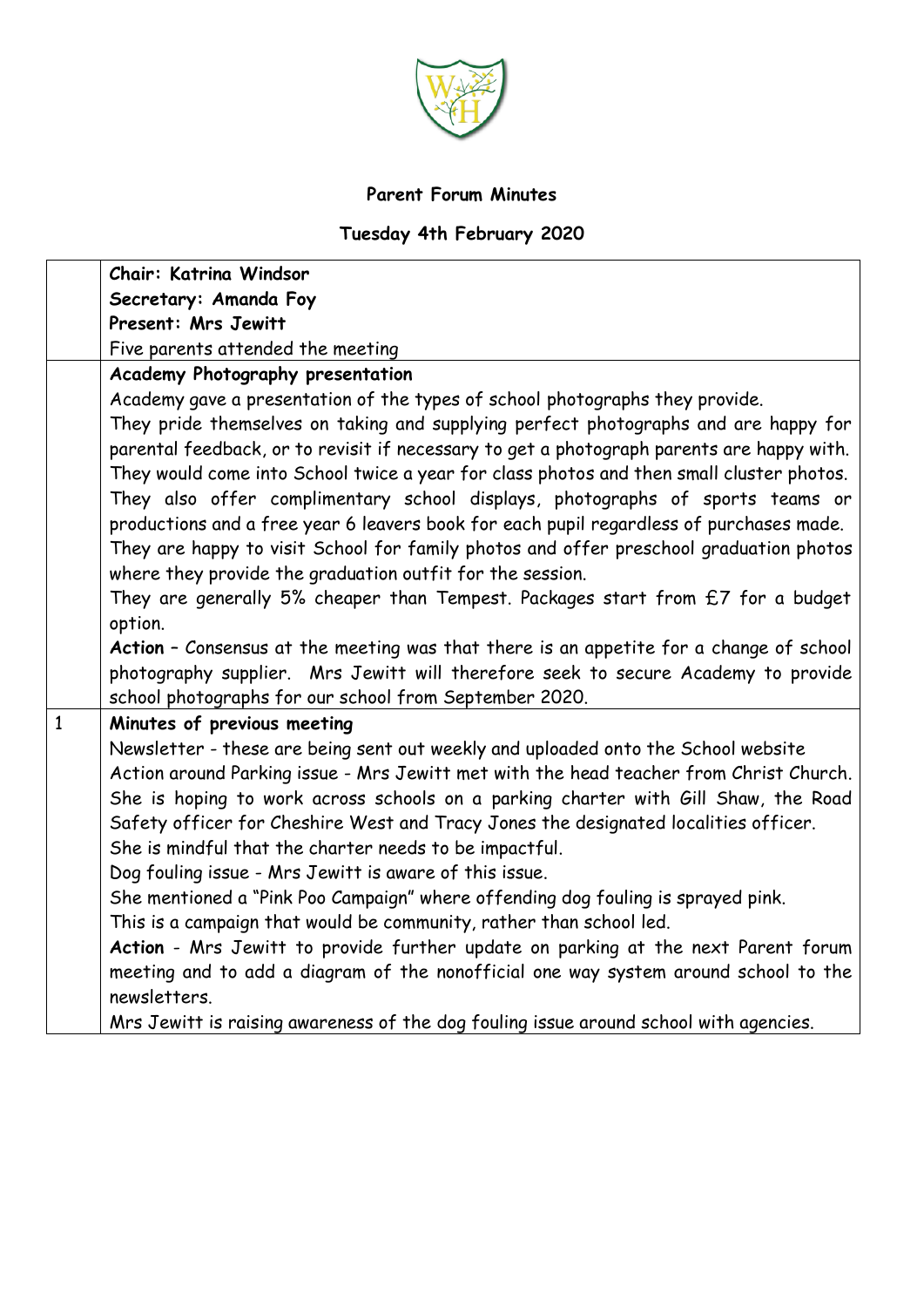

| $\overline{c}$ | Single use Plastics and Recycling Initiatives                                               |
|----------------|---------------------------------------------------------------------------------------------|
|                | Recycling initiatives were discussed such as the collection of pens etc. for recycling. The |
|                | school is working with Children on the topic of environment and sustainability.             |
|                | Use of carrier bags on School trips was discussed. This was a previous recommendation       |
|                | by school which enabled children to have their hands free after lunch, as the bag used      |
|                | to carry lunch would be disposed of. Obviously, this is not environmentally friendly.       |
|                | Introduction of a rucksack for trips was discussed. This would contain a child's lunch and  |
|                | a named water bottle. It was agreed that this was a good idea which would also help a       |
|                | child to become more independent.                                                           |
|                | There is currently a Forest School running. Mrs Jewitt is looking at the woodland area,     |
|                | which is currently underused, with a view to utilising the area. (This is the large field   |
|                | behind Clydesdale). At the moment there are saplings growing, and she would like to help    |
|                | the Children get to know local trees for curriculum development. She is looking to          |
|                | approach any parents who may be local gardeners for pallets or tree off cuts.               |
|                | Action - From the summer term onwards Mrs Jewitt and staff will encourage parents           |
|                | and carers to use a small rucksack for children to use on school outings and future trips   |
|                | letters from summer term will highlight this.                                               |
|                | Parents and carers who feel they may be able to help source pallets or logs for the         |
|                | development of the school woodland areas are asked to contact the school office to let      |
|                | school know.                                                                                |
| $\overline{3}$ | <b>School Behaviour Policy</b>                                                              |
|                | This was requested by a parent without context. Mrs Jewitt therefore outlined the           |
|                | following in an attempt to cover this topic:                                                |
|                | There is a staged approach around behaviour and the policy is on the school website.        |
|                | Mrs Jewitt worked across the school in Autumn term to get the "voice of staff and           |
|                | children" concerning this matter. Changes have been implemented from this work.             |
|                | The staff and children felt the Dojo system was quite negative and at times unfair so       |
|                | this system was changed to the "good to be green system". She also agreed "School           |
|                | rules" with the children.                                                                   |
|                | There was a discussion about the current "good to be green" system, midday compliment       |
|                | slips, surprise praise postcards, star of the day and shining superstar. It was agreed      |
|                | that the introduction of these rewards systems has been positive for the children in        |
|                | school.                                                                                     |
| $\overline{4}$ | Online Payment system for School Meals/Trips                                                |
|                | This item was covered at last term's meeting so was not repeated at this meeting -          |
|                | please refer to previous minutes,                                                           |
| 5              | Provision for Children with additional learning needs                                       |
|                | This was requested by a parent without context Mrs Jewitt therefore outlined the            |
|                | following in an attempt to cover this topic:                                                |
|                | Mrs Jewitt explained about the provision for children with additional needs. Currently      |
|                | she meets with teachers on a half termly basis to discuss all children and works with the   |
|                | SENCO and class teachers to review the use of resources, including the use of additional    |